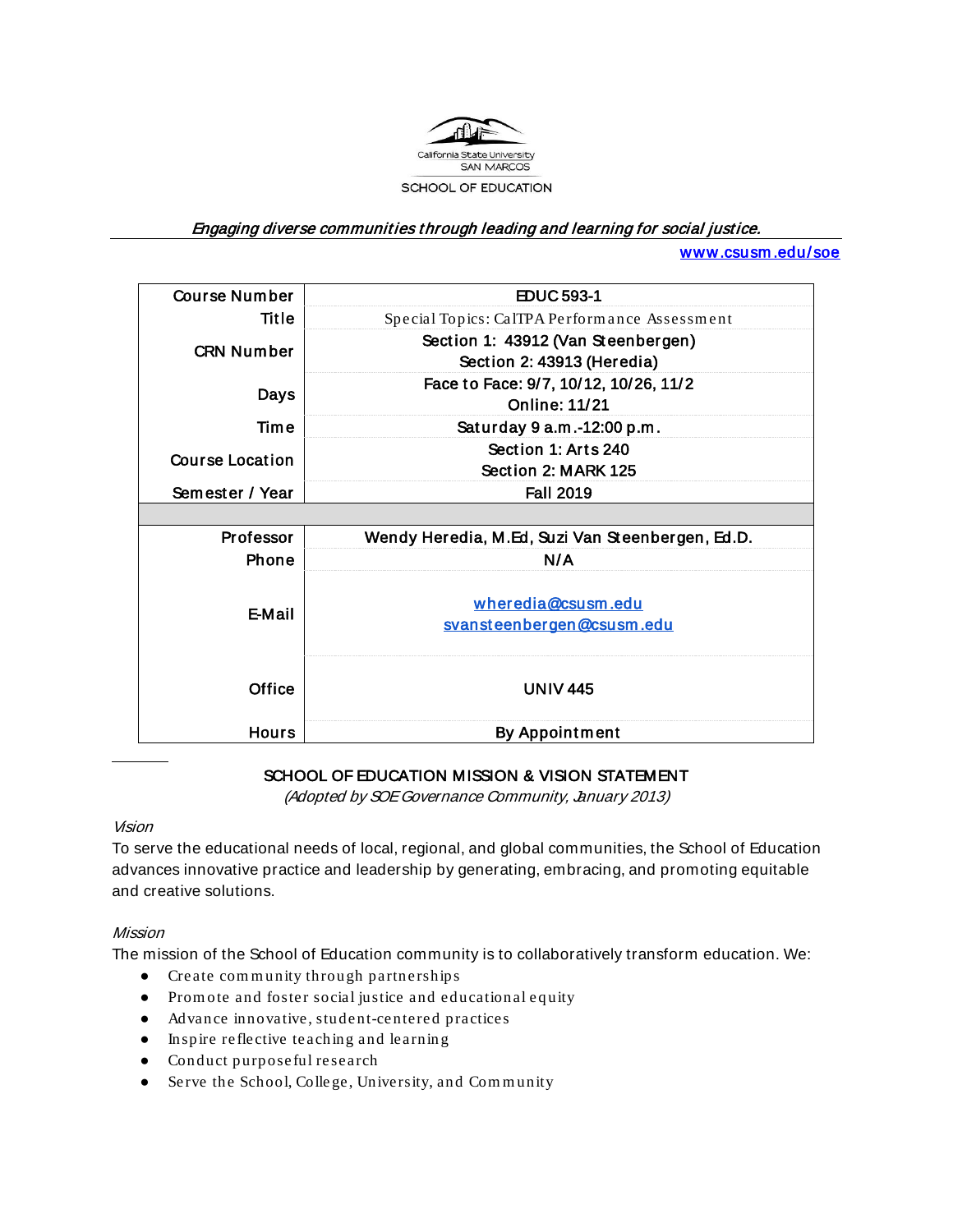#### BASIC TENETS OF OUR CONCEPTUAL FRAMEWORK

- Student centered education
- Research and theory specific to the program field inform practice
- Connections and links between coursework and application
- Strong en gagem ent between faculty and candidate s
- Co-teachin g clinical practice
- Culturally responsive pedagogy and socially just outcom es

## TABLE OF CONTENTS

| <b>COURSE DESCRIPTION</b>                          | 3              |
|----------------------------------------------------|----------------|
| Course Prerequisites                               | 3              |
| Course Objectives                                  | 3              |
| Unique Course Requirements                         | 3              |
| REQUIRED TEXTS, MATERIALS AND/OR ACCOUNTS          | $\overline{4}$ |
| Required Materials                                 | $\overline{4}$ |
| CalTPA Community Moodle:                           | 4              |
| COURSE LEARNING OUTCOMES                           | 4              |
| Teacher Performance Expectation (TPE) Competencies | $\overline{4}$ |
| PROGRAM STUDENT LEARNING OUTCOMES (PSLOs)          | 4              |
| COURSE REQUIREMENTS AND GRADED COURSE COMPONENTS   | 5              |
| Course Assignments                                 | 5              |
| Assignment Descriptions                            | 5              |
| Course Grading Standards                           | 5              |
| Final Exam Statement                               | 5              |
| Policy on Late/Missed Work                         | 6              |
| Student Collaboration Policy                       | 6              |
| <b>GENERAL CONSIDERATIONS</b>                      | 6              |
| CSUSM Academic Honesty Policy                      | 6              |
| Plagiarism                                         | 6              |
| Credit Hour Policy Statement                       | $\overline{7}$ |
| Course Format                                      | 7              |
|                                                    | $\mathbf{2}$   |

Heredia & Van Steenbergen, Fall 2019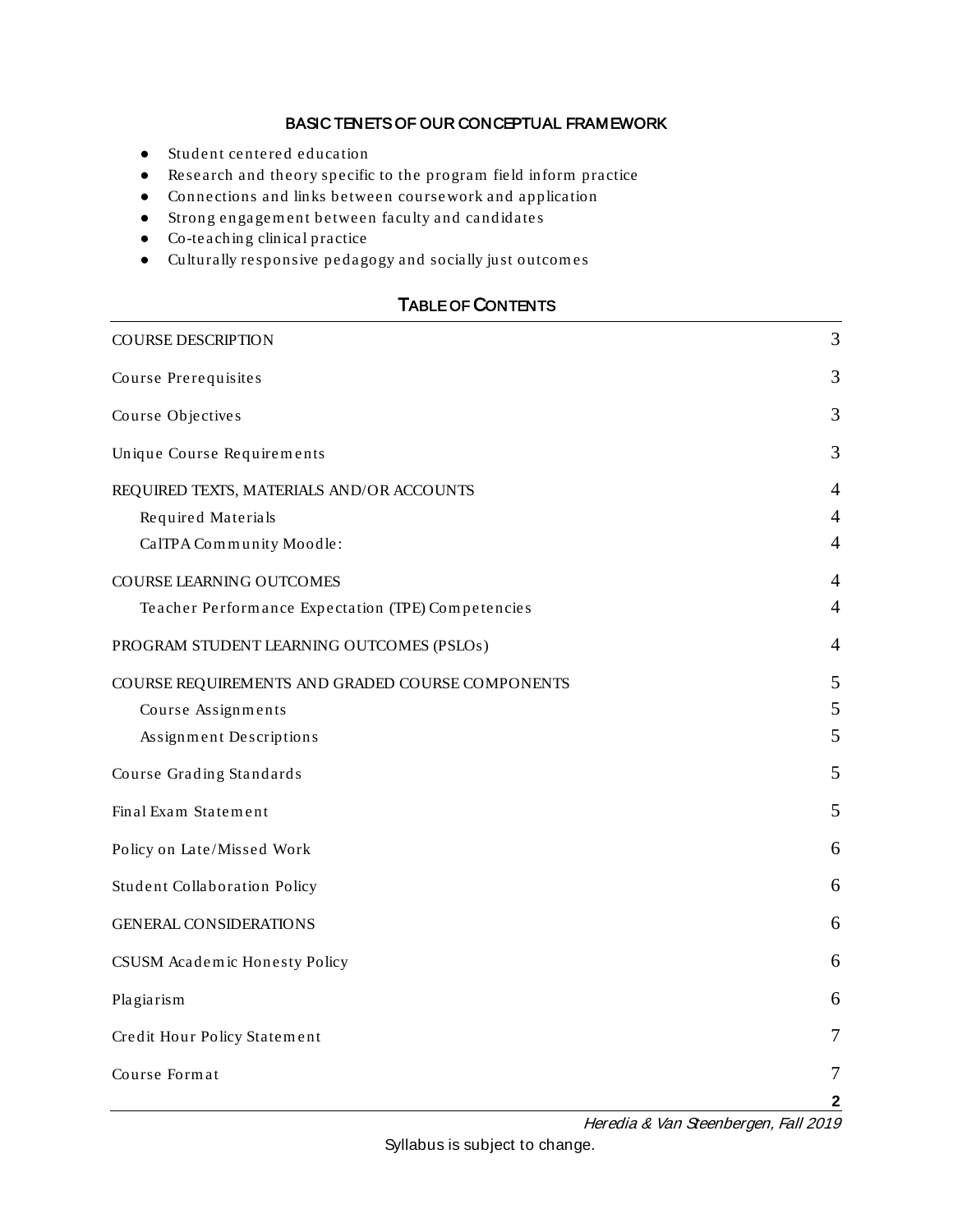| Contact Information for Technical Support Assistance |  |
|------------------------------------------------------|--|
| Electronic Communication Protocol                    |  |
| Course Outline: Fall 2019                            |  |

#### COURSE DESCRIPTION

<span id="page-2-0"></span>Required of all credential candidates. The purpose of this course is to prepare teacher candidates to successfully complete the California Teacher Performance Assessment (CalTPA). In California, all teacher candidates must complete a Teacher Performance Assessment (TPA) in order to earn a preliminary credential. The assessments require candidates to complete defined tasks relating to subject-specific pedagogy, designing and implementing instruction and student assessment, and culminating teaching experiences or events. When taken as a whole, teaching performance assessment tasks/activities measure the Teacher Performance Expectations (TPEs). Candidate performances are scored by trained assessors against rubrics that describe levels of performance relative to each task/activity. Each model must also meet and maintain specified standards of assessment reliability, validity, and fairness to candidates. The CalTPA consists of two instructional cycles completed over the course of a credential program. CalTPA cycles are scored by trained assessors who are experts in the content for their assigned assessments. Candidates submit CalTPA materials on or before the provided due dates and receive their scores in approximately three weeks. Candidates must successfully complete and pass both CalTPA cycles in order to receive a preliminary California teaching credential. Workshops are provided to support candidates with CalTPA completion.

#### This course also requires:

● Attendance at CalTPA workshops through out the sem ester.

#### <span id="page-2-1"></span>Course Prerequisit es

● Adm ission to a teacher credential program .

#### <span id="page-2-2"></span>Course Object ives

Students com pletin g EDUC 593-1 will be able to:

- Access and navigate m aterials in preparation for the CalTPA.
- Using appropriate California Content Standards, candidates will be able to use CalTPA assessm ent m aterials to com plete an instructional cycle with a class of students. They will plan, teach & assess, reflect on and apply knowledge gained in order to dem onstrate mastery of the California Standards for the Teaching Profession (TPEs).
- Candidates will submit their assessment materials to the CalTPA assessment portal.

#### <span id="page-2-3"></span>Unique Course Requirem ents

- Candid ates m ust be appropriately assigned to a clinical practice placem ent to com plete the CalTPA.
- In order to earn a passing grade, students must submit all materials for Cycle 1 of the CalTPA. Note: passing this course does not indicate whether students have met the

Heredia & Van Steenbergen, Fall 2019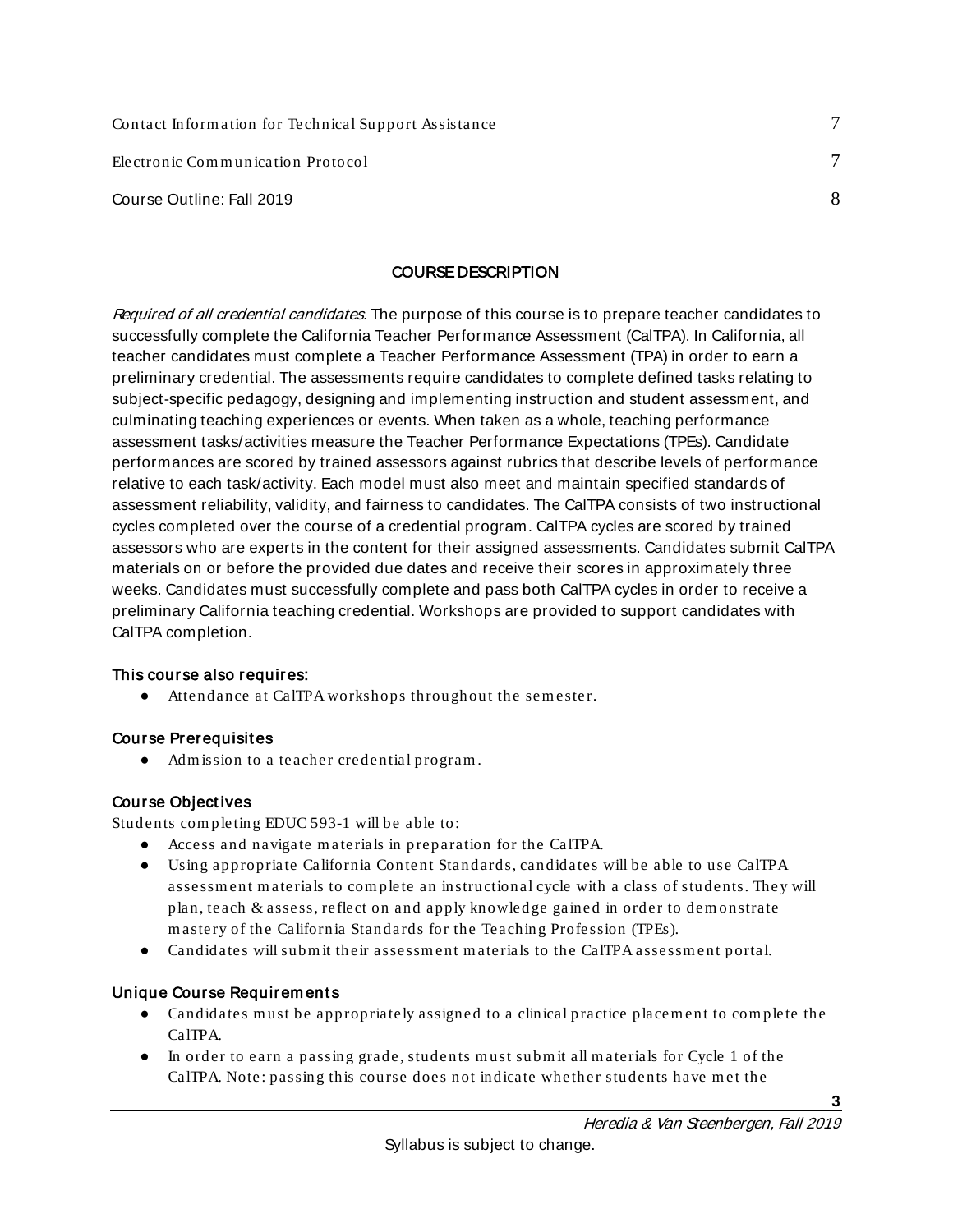California State requirem ent of passing the CalTPA; it only indicates that candidates have subm itted their m aterials to the CTC prior to the due date set forth by the College of Education.

# REQUIRED TEXTS, MATERIALS AND/OR ACCOUNTS

#### <span id="page-3-1"></span><span id="page-3-0"></span>Required Mat erials

### <span id="page-3-2"></span>CalTPA Community Moodle:

All students should enroll in a community moodle:

- Go to<https://community.csusm.edu/course/view.php?id=5728>
- Using your CSUSM e-mail address, join the course. The passcode is **CALTPA2019**.

CalTPA Assessment Guides:

- Single Subject
- Multiple Subject
- World Languages

CalTPA Templates:

- Step 1: Plan
- Step 2: Teach & Assess
- Step 3: Reflect
- Step 4: Apply

CSUSM CalTPA Website (for registration):

● <https://www.csusm.edu/soe/currentstudents/tpa.html>

- California Content and ELD Standards:
	- <https://www.cde.ca.gov/be/st/ss/>

CTC CalTPA Website:

● Students must register to complete the assessment at: [http://www.ctcexams.nesinc.com/TestView.aspx?f=HTML\\_FRAG/CalTPA\\_TestPage.html](http://www.ctcexams.nesinc.com/TestView.aspx?f=HTML_FRAG/CalTPA_TestPage.html)

# COURSE LEARNING OUTCOMES

#### <span id="page-3-4"></span><span id="page-3-3"></span>Teacher Performance Expectation (TPE) Compet encies

The course objectives, assignments, and assessments have been aligned with the CTC standards for (Single Subject, Multiple Subject, Middle Level, Special Education, etc.) Credential. This course is designed to help teachers seeking a California teaching credential to develop the skills, knowledge, and attitudes necessary to achieve a passing score on the California Teacher Performance Assessment. The CalTPA addresses numerous TPEs.

# <span id="page-3-5"></span>PROGRAM STUDENT LEARNING OUTCOMES (PSLOs)

Upon successful completion of this course, students will (be able to):

- Read and have a thorough understanding of the relevant Assessment Guides, including rubrics, relevant resources, terms, and requirements.
- Register for the CalTPA successfully.
- Complete all required templates.

**4**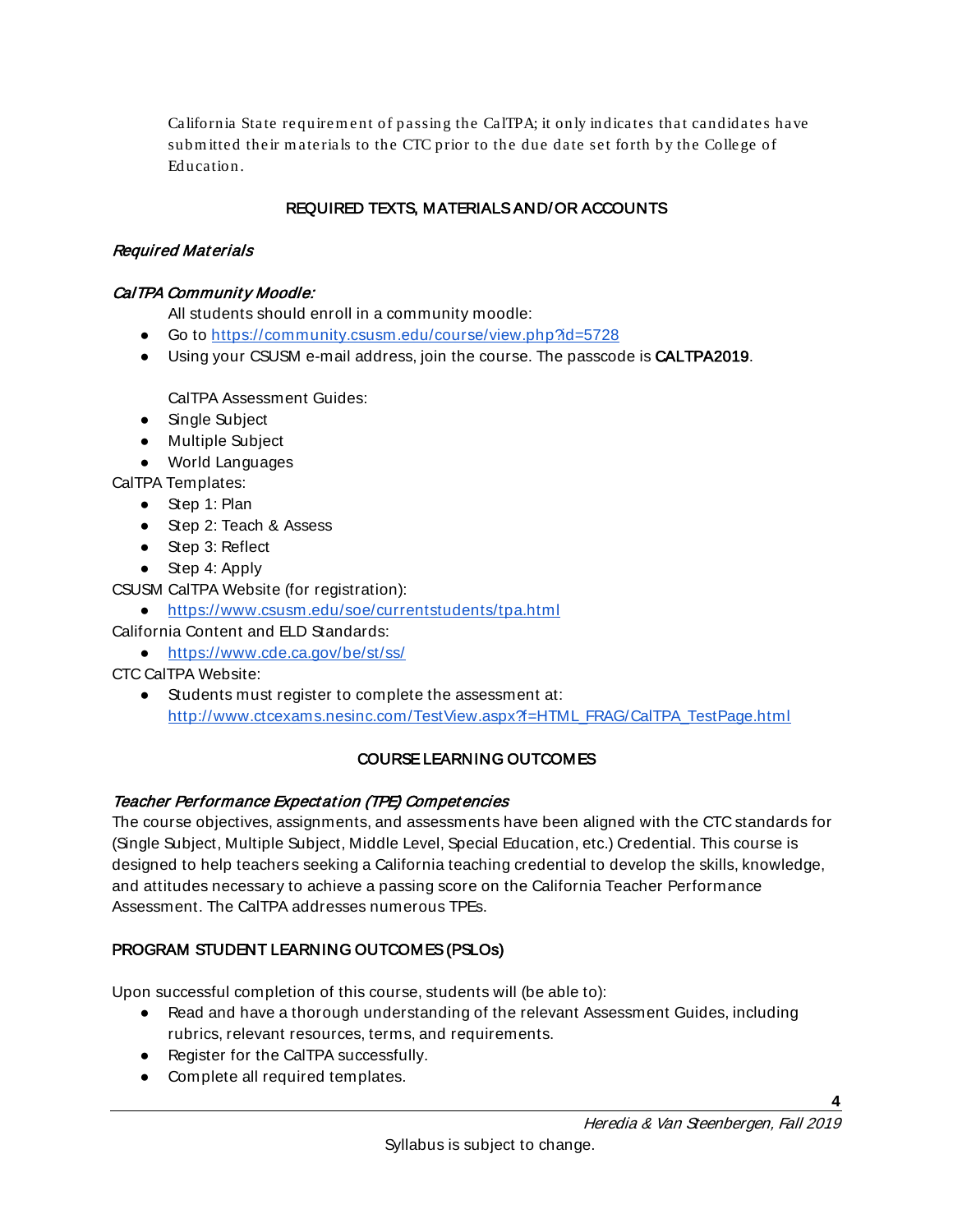- Plan and teach lessons using relevant content and ELD standards aligned with objectives and assessments.
- Complete video recording of required lesson(s) and provide annotations about teaching practice.
- Reflect on their teaching practice, using evidence to support their observations.

### COURSE REQUIREMENTS AND GRADED COURSE COMPONENTS

#### <span id="page-4-1"></span><span id="page-4-0"></span>Course Assignments

Teacher education is a professional preparation program. It is expected that teacher candidates will come to sessions prepared to discuss the readings, submit required materials, and participate in required activities. Teacher candidates are expected to adhere to academic honesty and integrity, standards of dependability, confidentiality and writing achievement. Because it is important for teachers to be able to effectively communicate their ideas to students, parents, colleagues, and administrators, writing that is original, clear and error-free is a priority for the School of Education.

- Attendance at CalTPA Support Workshops:
	- Dates: Face to Face 9/7, 10/12, 10/26, 11/2
- Successful subm ission of the CalTPA m aterials for Cycle 1 no later than 11:59 p.m . on Novem ber 21, 2019.

## <span id="page-4-2"></span>Assignment Descriptions

## 1. Attendance at CalTPA Support Workshops

Students are required to attend several face to face workshops offered throughout the semester which are designed to provide direct instruction on the CalTPA process. Students will learn about the structure and purpose of the CalTPA, how to re gister properly, how to access key CalTPA resources, and how to successfully submit their assessment materials. Students should come to workshops prepared as required by the TPA coordinators. Failure to attend one or more face to face workshops may make it more difficult to complete the CalTPA submission process.

#### 2. Successful Subm ission of t he CalTPA

In order to earn a passing grade (the course is pass/no pass), students must successfully submit all of their CalTPA m aterials for Cycle 1 no later than 11:59 p.m. on November 21, 2019. Failure to submit materials on time will result in a failing grade for this course.

#### <span id="page-4-3"></span>Course Grading Standards

- Pass: Student has successfully subm itted all CalTPA m aterials by 11:59 p.m . on Novem ber 21, 2019.
- Not Pass: Student has failed to subm it all CalTPA m aterials by 11:59 p.m . on Novem ber 21, 2019.

#### <span id="page-4-4"></span>Final Exam Statement

This course does not have a final exam .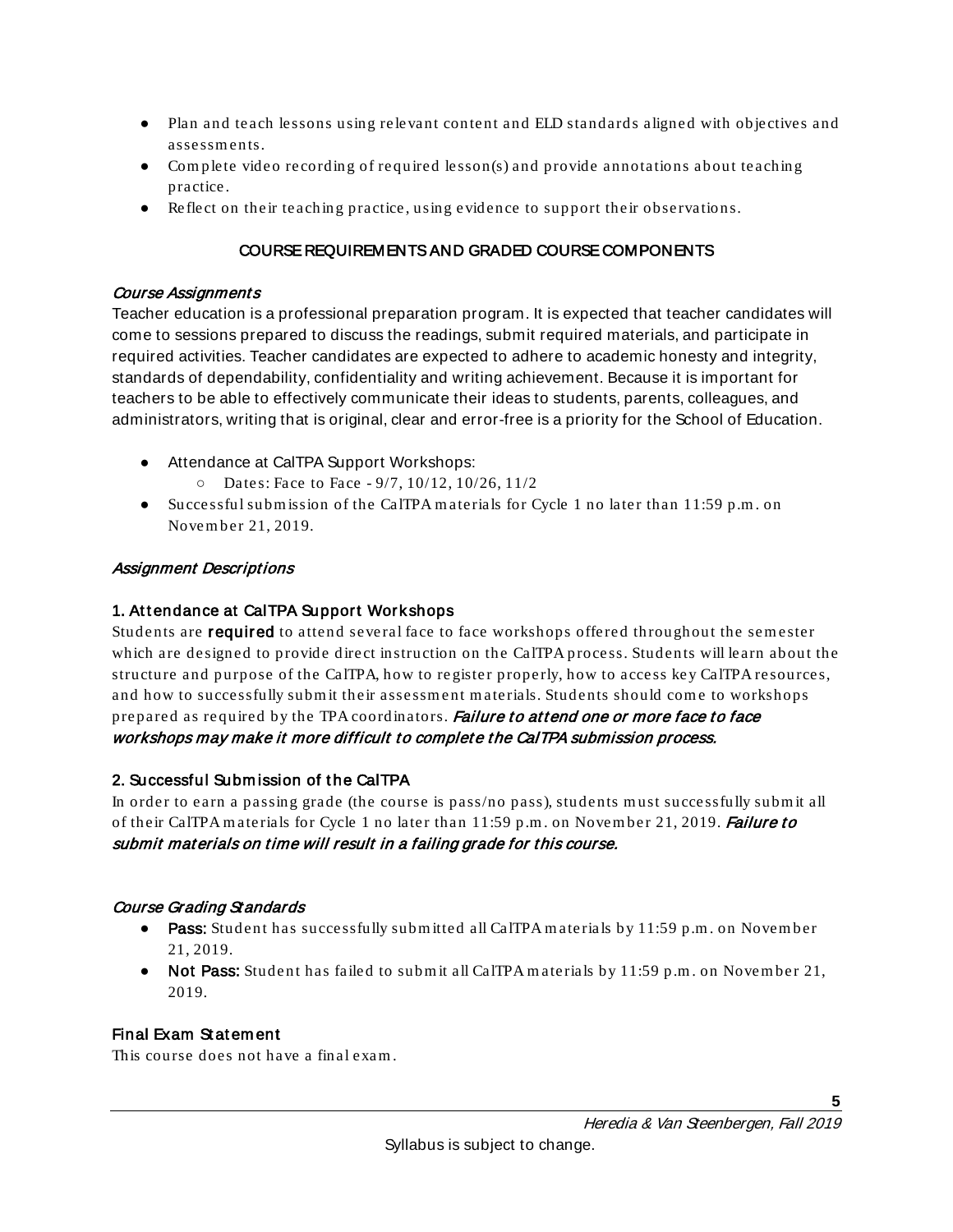#### <span id="page-5-0"></span>Policy on Lat e/ Missed Work

No credit will be given if candidates do not submit the CalTPA by the due date assigned by the College of Education, 11:59 p.m . on Novem ber 21, 2019. If extenuating circumstances occur, the teacher candidate should contact their instructor (Van Steenbergen or Heredia) as soon as possible to discuss how to best address any issues that arise.

#### <span id="page-5-1"></span>Student Collaboration Policy

The California Commission on Teacher Credentialing has provided guidelines for appropriate support that teacher candidates may seek out while completing the CalTPA process. Candidates must adhere to the Acceptable Support Guidelines, which can be found at the following link: https://www.csusm.edu/soe/currentstudents/acceptable\_support\_quidelines.pdf

## GENERAL CONSIDERATIONS

## <span id="page-5-3"></span><span id="page-5-2"></span>CSUSM Academic Honesty Policy

Students will be expected to adhere to standards of academic honesty and integrity, as outlined in the Student Academic Honesty Policy. All assignments must be original work, clear and error-free. All ideas/material that are borrowed from other sources must have appropriate references to the original sources. Any quoted material should give credit to the source and be punctuated accordingly.

Academic Honesty and Integrity: Students are responsible for honest completion and representation of their work. Your course catalog details the ethical standards and penalties for infractions. There will be zero tolerance for infractions. If you believe there has been an infraction by someone in the class, please bring it to the instructor's attention. The instructor reserves the right to discipline any student for academic dishonesty, in accordance with the general rules and regulations of the university. Disciplinary action may include the lowering of grades and/or the assignment of a failing grade for an exam, assignment, or the class as a whole.

Incidents of Academic Dishonesty will be reported to the Dean of Students. Sanctions at the University level may include suspension or expulsion from the University.

Refer to the full Academic Honesty Policy at: [http://www.csusm.edu/policies/active/documents/Academic\\_Honesty\\_Policy.html](http://www.csusm.edu/policies/active/documents/Academic_Honesty_Policy.html)

#### <span id="page-5-4"></span>Plagiarism

As an educator, it is expected that each candidate (course participant) will do his/her own work, and contribute equally to group projects and processes. Plagiarism or cheating is unacceptable under any circumstances. If you are in doubt about whether your work is paraphrased or plagiarized see the Plagiarism Prevention for Students website [http://library.csusm.edu/plagiarism/index.html.](http://library.csusm.edu/plagiarism/index.html) If there are questions about academic honesty, please consult the University catalog.

# Students with Disabilities Requiring Reasonable Accommodations

Students with disabilities who require reasonable accommodations must seek approval for services by providing appropriate and recent documentation to the Office of Disability Support Services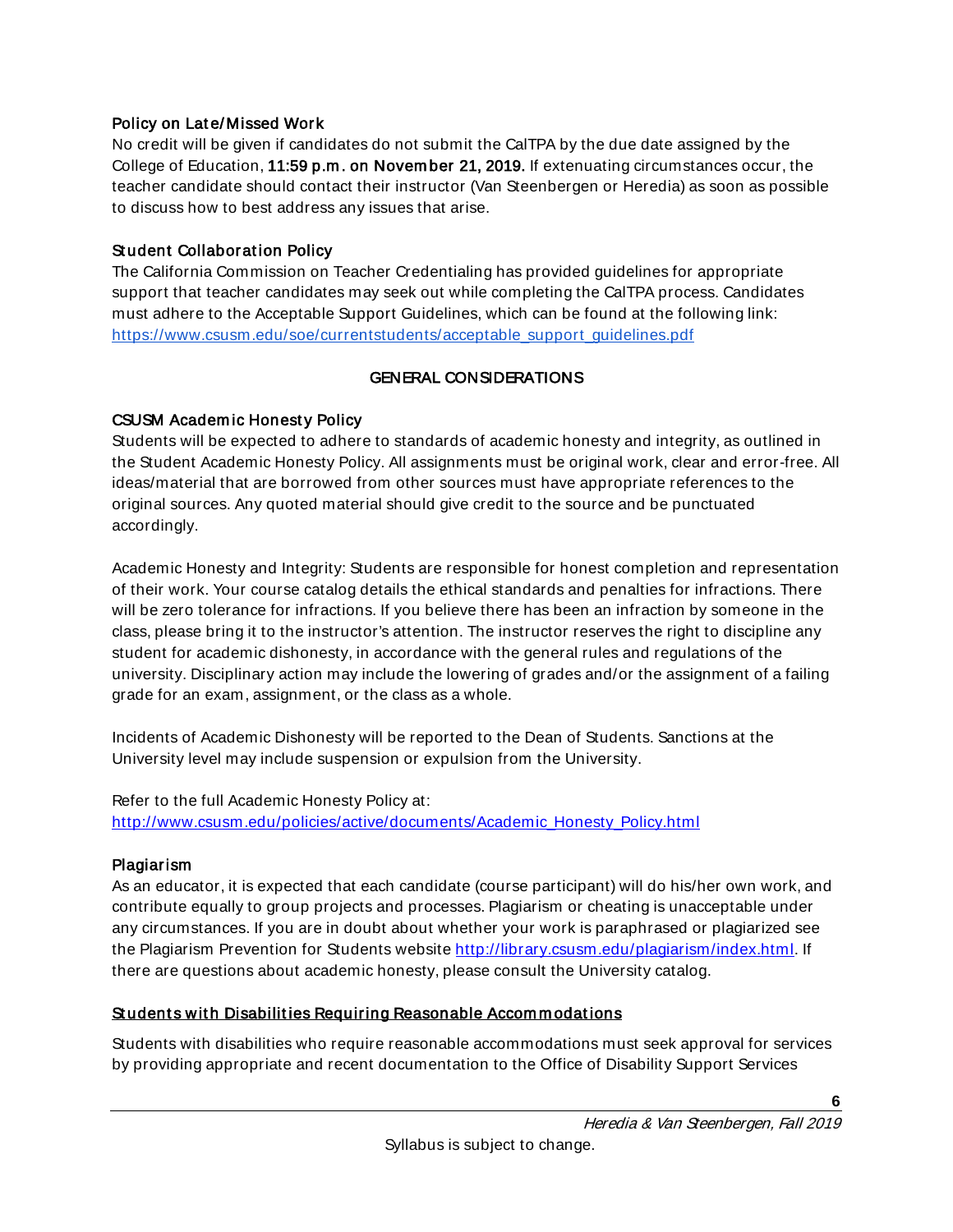(DSS). This office is in Craven Hall 4300, contact by phone at (760) 750-4905, or TTY (760) 750-4909. Students auth orized by DSS to receive reasonable accom m odations should m eet with their instructor during office hours or, in order to ensure confidentiality, in a more private setting.

#### <span id="page-6-0"></span>Credit Hour Policy Statement

Per the University Credit Hour Policy:

• All students are expected to spend a minimum of two hours outside of the classroom each week for each unit of credit engaged in learning or a total of at least six hours outside of the classroom each week.

#### <span id="page-6-1"></span>Course Form at

This course format is offered is hybrid with some face-to-face meetings required.

## <span id="page-6-2"></span>Contact Information for Technical Support Assistance

This may include customer support for software used in the course, please contact the CSUSM Help Desk. If students are having technical support issues with the Pearson submission portal, they should contact Pearson directly.

## <span id="page-6-3"></span>Elect ronic Com m unicat ion Prot ocol

Electronic correspondence is a part of your professional interactions. If you need to contact the instructor, e-mail is often the easiest way to do so. It is my intention to respond to all received emails in a timely manner. Please be reminded that e-mail and online discussions are a very specific form of communication, with their own nuances and etiquette. For instance, electronic messages sent in all upper case (or lowercase) letters, major typos, or slang, often communicate more than the sender originally intended. With that said, please be mindful of all e-mail and online discussion messages you send to your colleagues, to faculty members in the School of Education, or to persons within the greater educational community. All electronic messages should be crafted with professionalism and care.

Things to consider:

- Would I say in person what this electronic message specifically says?
- How could this message be misconstrued?
- Does this message represent my highest self?
- Am I sending this electronic message to avoid a face-to-face conversation?

In addition, if there is ever a concern with an electronic message sent to you, please talk with the author in person in order to correct any confusion.

**7**